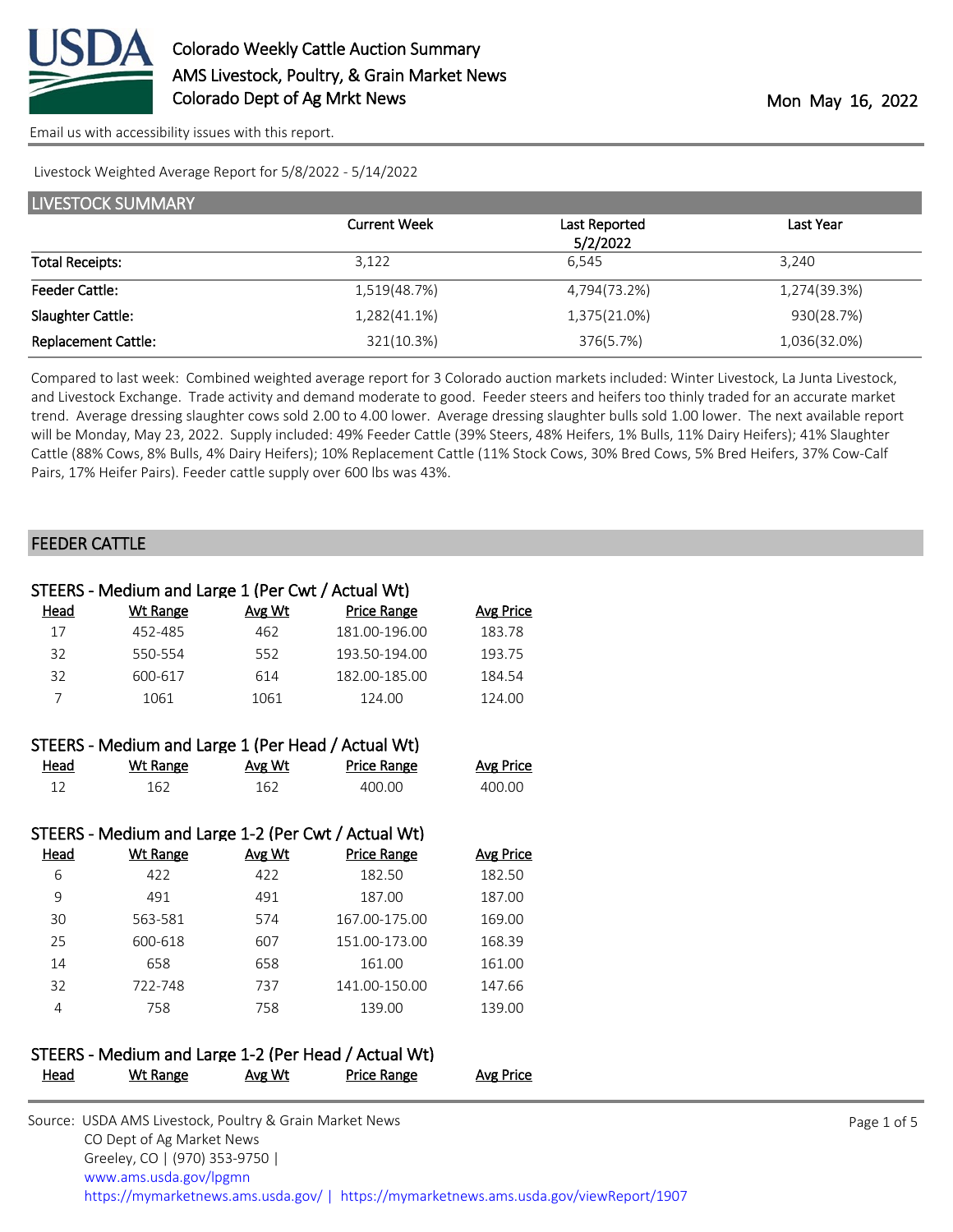

|                               |                                                     | Lindii us with accessibility issues with this report. |                                                       |                            |  |
|-------------------------------|-----------------------------------------------------|-------------------------------------------------------|-------------------------------------------------------|----------------------------|--|
| 10                            | 120                                                 | 120                                                   | 275.00                                                | 275.00                     |  |
|                               | STEERS - Medium and Large 2 (Per Cwt / Actual Wt)   |                                                       |                                                       |                            |  |
| <b>Head</b>                   | <b>Wt Range</b>                                     | Avg Wt                                                | <b>Price Range</b>                                    | <b>Avg Price</b>           |  |
| 8                             | 479                                                 | 479                                                   | 172.50                                                | 172.50                     |  |
|                               |                                                     |                                                       |                                                       |                            |  |
|                               | HEIFERS - Medium and Large 1 (Per Cwt / Actual Wt)  |                                                       |                                                       |                            |  |
| <b>Head</b>                   | <b>Wt Range</b>                                     | Avg Wt                                                | <b>Price Range</b>                                    | <b>Avg Price</b>           |  |
| 6                             | 437                                                 | 437                                                   | 167.00                                                | 167.00                     |  |
| $\overline{7}$                | 460                                                 | 460                                                   | 161.00-163.00                                         | 161.86                     |  |
| 38                            | 515-535                                             | 529                                                   | 159.00-161.00                                         | 159.93                     |  |
| 71                            | 561-594                                             | 579                                                   | 156.50-165.00                                         | 158.64                     |  |
| 8                             | 676                                                 | 676                                                   | 153.00                                                | 153.00                     |  |
|                               |                                                     |                                                       |                                                       |                            |  |
|                               | HEIFERS - Medium and Large 1 (Per Head / Actual Wt) |                                                       |                                                       |                            |  |
| <b>Head</b><br>6              | <b>Wt Range</b><br>143                              | Avg Wt<br>143                                         | <b>Price Range</b><br>335.00                          | <b>Avg Price</b><br>335.00 |  |
|                               |                                                     |                                                       |                                                       |                            |  |
| 5                             | 166                                                 | 166                                                   | 400.00                                                | 400.00                     |  |
|                               |                                                     |                                                       | HEIFERS - Medium and Large 1-2 (Per Cwt / Actual Wt)  |                            |  |
| <b>Head</b>                   | <b>Wt Range</b>                                     | Avg Wt                                                | <b>Price Range</b>                                    | <b>Avg Price</b>           |  |
| 6                             | 361                                                 | 361                                                   | 172.00                                                | 172.00                     |  |
| 5                             | 433                                                 | 433                                                   | 169.00                                                | 169.00                     |  |
| $11\,$                        | 531-538                                             | 534                                                   | 150.00-160.00                                         | 155.42                     |  |
| $\overline{7}$                | 564                                                 | 564                                                   | 152.50                                                | 152.50                     |  |
| 18                            | 600-610                                             | 605                                                   | 151.00-154.00                                         | 151.83                     |  |
| 9                             | 737                                                 | 737                                                   | 143.50                                                | 143.50                     |  |
| 3                             | 813                                                 | 813                                                   | 138.00                                                | 138.00                     |  |
| 9                             | 925                                                 | 925                                                   | 125.00                                                | 125.00                     |  |
|                               |                                                     |                                                       |                                                       |                            |  |
|                               |                                                     |                                                       | HEIFERS - Medium and Large 1-2 (Per Head / Actual Wt) |                            |  |
| <b>Head</b><br>$\overline{7}$ | <b>Wt Range</b><br>127                              | Avg Wt<br>127                                         | <b>Price Range</b><br>225.00                          | <b>Avg Price</b><br>225.00 |  |
|                               |                                                     |                                                       |                                                       |                            |  |
|                               | HEIFERS - Medium and Large 2 (Per Cwt / Actual Wt)  |                                                       |                                                       |                            |  |
| <b>Head</b>                   | <b>Wt Range</b>                                     | Avg Wt                                                | <b>Price Range</b>                                    | <b>Avg Price</b>           |  |
| 25                            | 577                                                 | 577                                                   | 147.50                                                | 147.50                     |  |
|                               |                                                     |                                                       |                                                       |                            |  |
|                               | HEIFERS - Large 1 (Per Cwt / Actual Wt)             |                                                       |                                                       |                            |  |
| <b>Head</b>                   | <b>Wt Range</b>                                     | Avg Wt                                                | <b>Price Range</b>                                    | <b>Avg Price</b>           |  |
| 16                            | 641                                                 | 641                                                   | 149.50                                                | 149.50                     |  |
| 9                             | 690                                                 | 690                                                   | 140.00                                                | 140.00                     |  |
|                               |                                                     |                                                       |                                                       |                            |  |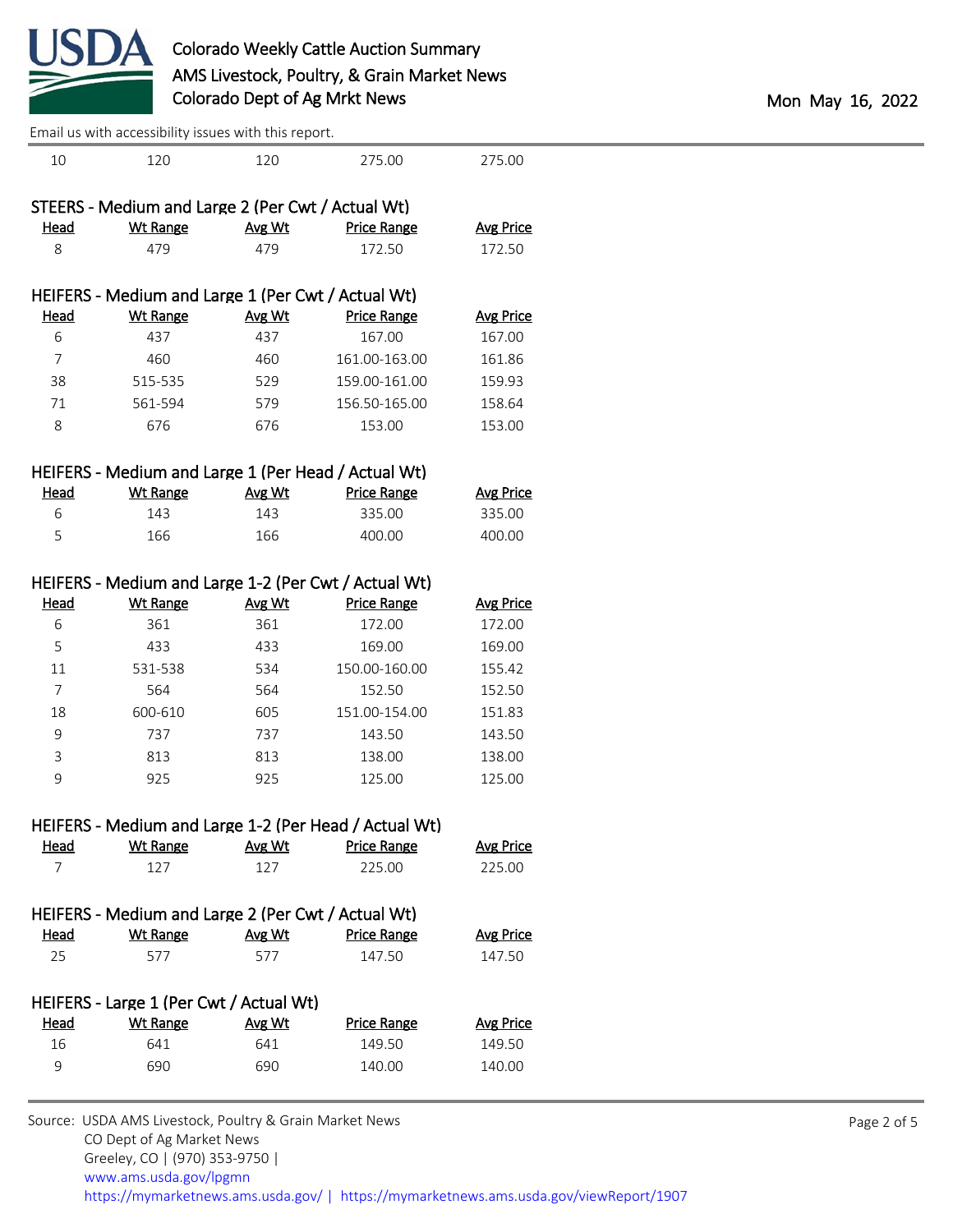

| 26          | 700-730                                            | 710    | 140.50-142.00      | 141.47           |
|-------------|----------------------------------------------------|--------|--------------------|------------------|
|             | BULLS - Medium and Large 1-2 (Per Cwt / Actual Wt) |        |                    |                  |
| Head        | Wt Range                                           | Avg Wt | <b>Price Range</b> | <b>Avg Price</b> |
| 5           | 617                                                | 617    | 151.00             | 151.00           |
|             |                                                    |        |                    |                  |
|             | DAIRY HEIFERS - Large 2-3 (Per Cwt / Actual Wt)    |        |                    |                  |
| <u>Head</u> | Wt Range                                           | Avg Wt | <b>Price Range</b> | <b>Avg Price</b> |
| 4           | 969-980                                            | 972    | 102.00             | 102.00           |
| 4           | 1038                                               | 1038   | 101.50             | 101.50           |
| 11          | 1050-1081                                          | 1073   | 101.00-107.00      | 102.59           |
| 3           | 1125                                               | 1125   | 103.50             | 103.50           |
| 9           | 1168-1176                                          | 1173   | 103.00-103.50      | 103.33           |
| $\mathbf 1$ | 1225                                               | 1225   | 103.50             | 103.50           |
| 5           | 1254                                               | 1254   | 102.00             | 102.00           |
| $\mathbf 1$ | 1335                                               | 1335   | 101.00             | 101.00           |
|             |                                                    |        |                    |                  |

#### DAIRY HEIFERS - Large 3 (Per Cwt / Actual Wt)

| Head | Wt Range | Avg Wt | Price Range | Avg Price |
|------|----------|--------|-------------|-----------|
| 6    | 302-303  | 303    | 92.50-97.50 | 95.00     |
| 13   | 368-388  | 382    | 85.00-92.50 | 87.22     |
| ੨    | 465      | 465    | 85.00       | 85.00     |
|      | 1248     | 1248   | 95.00       | 95.00     |
|      |          |        |             |           |

6 1352 1352 103.50 103.50

### SLAUGHTER CATTLE

## COWS - Breaker 75-80% (Per Cwt / Actual Wt)

| <u>Head</u> | Wt Range  | Avg Wt | Price Range | Avg Price | <b>Dressing</b> |  |
|-------------|-----------|--------|-------------|-----------|-----------------|--|
| 136         | 1200-2105 | 1606   | 73.00-95.00 | 80.15     | Average         |  |
| ь           | 1945      | 1945   | 84.00       | 84.00     | High            |  |
|             | 1270-1840 | 1543   | 62.00-79.00 | 71.66     | Low             |  |

## COWS - Boner 80-85% (Per Cwt / Actual Wt)

| <u>Head</u> | Wt Range  | Avg Wt | <b>Price Range</b> | Avg Price | <b>Dressing</b>        |
|-------------|-----------|--------|--------------------|-----------|------------------------|
| 102         | 1100-1666 | 1389   | 69.00-85.50        | 75.53     | Average                |
| 52          | 1228-1611 | 1437   | 80.00-89.00        | 85.50     | Average Return to Feed |
|             | 1395-1545 | 1469   | 88.00-98.00        | 91.37     | High                   |
| 140         | 1025-1640 | 1366   | 61.00-74.00        | 68.20     | Low                    |
| 14          | 1330-1593 | 1489   | 44.00-59.00        | 54.16     | Very Low               |

## COWS - Lean 85-90% (Per Cwt / Actual Wt)

| <b>Head</b> | Wt Range | Avg Wt | Price Range | Avg Price | Dressing |
|-------------|----------|--------|-------------|-----------|----------|
|             |          |        |             |           |          |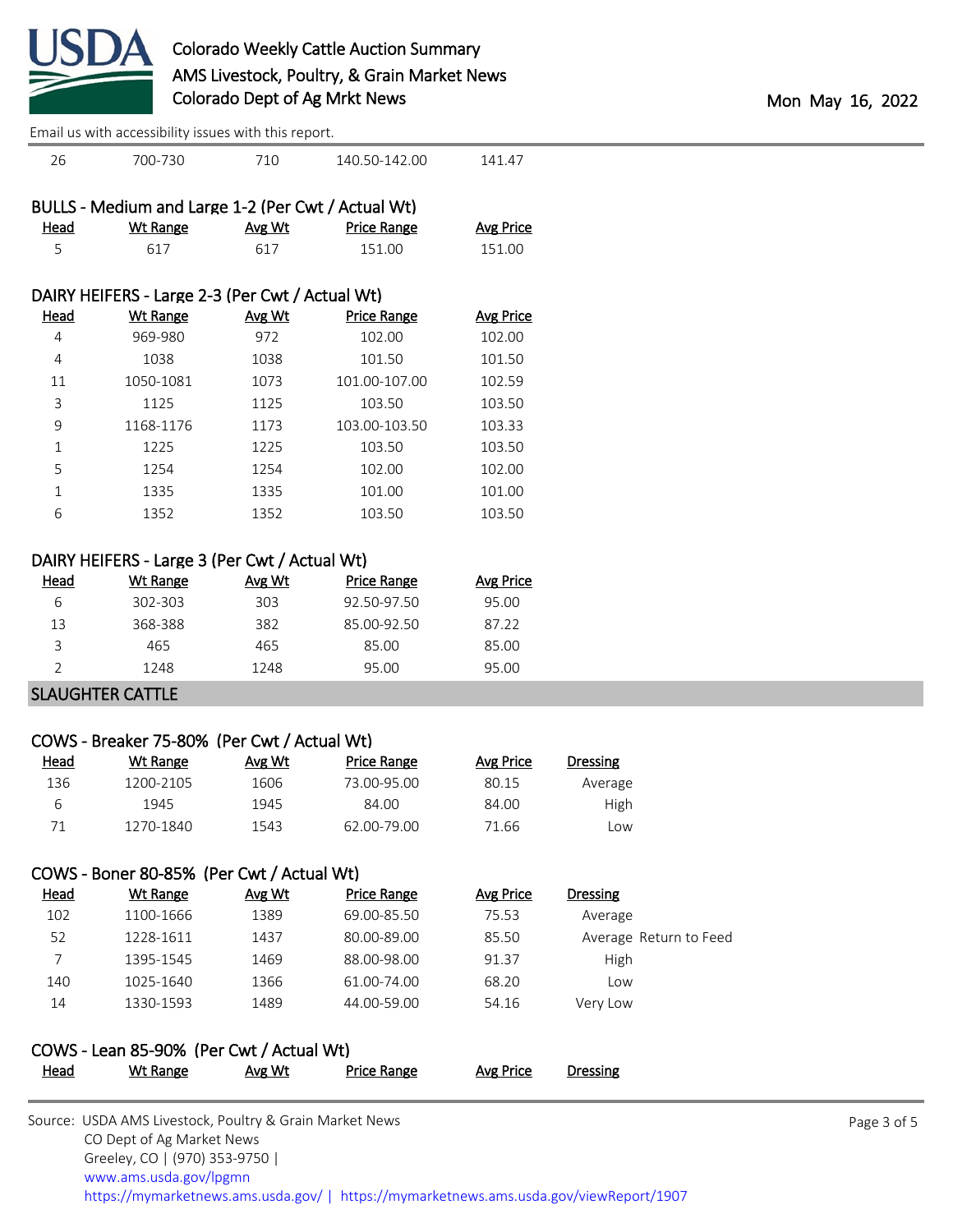

## Colorado Weekly Cattle Auction Summary AMS Livestock, Poultry, & Grain Market News Colorado Dept of Ag Mrkt News **Mon May 16, 2022**

[Email us with accessibility issues with this report.](mailto:mars@ams.usda.gov?subject=508%20issue)

| Average                | 70.04 | 68.00-75.00 | 1174 | 975-1275 | 47 |
|------------------------|-------|-------------|------|----------|----|
| Average Return to Feed | 79.67 | 73.00-84.00 | 1111 | 970-1258 | 22 |
| Low                    | 63.35 | 50.00-67.50 | 1161 | 947-1330 | 64 |
| Verv Low               | 51.49 | 32.00-61.00 | 1042 | 765-1305 | 56 |

## BULLS - 1-2 (Per Cwt / Actual Wt)

|                        | <b>Dressing</b> | Avg Price | Price Range   | Avg Wt | Wt Range  | <u>Head</u> |
|------------------------|-----------------|-----------|---------------|--------|-----------|-------------|
|                        | Average         | 101.04    | 94.00-111.50  | 1958   | 1580-2470 | 33          |
| Average Return to Feed |                 | 101.88    | 100.00-108.00 | 1138   | 985-1410  | 6           |
|                        | High            | 102.76    | 102.50-103.00 | 2233   | 2130-2335 |             |
|                        | Low             | 92.37     | 85.00-98.50   | 1942   | 1445-2465 | 20          |
| Low Return to Feed     |                 | 92.50     | 92.50         | 928    | 860-995   |             |

#### DAIRY HEIFERS - Choice and Prime 2-4 (Per Cwt / Actual Wt)

| <u>Head</u> | Wt Range                  | Avg Wt | <b>Price Range</b> | Avg Price | Dressing |
|-------------|---------------------------|--------|--------------------|-----------|----------|
| 33          | 1427-1534                 | 1491   | 100.50-112.50      | 103.39    | Average  |
|             | <b>REPLACEMENT CATTLE</b> |        |                    |           |          |

## STOCK COWS - Medium and Large 1 (Per Cwt / Actual Wt)

| Age | Stage | Head | Wt Range | Avg Wt | <b>Price Range</b> | Avg Price |  |  |
|-----|-------|------|----------|--------|--------------------|-----------|--|--|
|     |       |      | 875-940  | 928    | 112.00-128.00      | 113.78    |  |  |

#### STOCK COWS - Medium and Large 1-2 (Per Cwt / Actual Wt)

| Age | Stage | Head | <u>Wt Range</u> | Avg Wt | <b>Price Range</b> | <b>Avg Price</b> |
|-----|-------|------|-----------------|--------|--------------------|------------------|
|     |       |      | 865-1093        | 1037   | 101.00-109.00      | 103.01           |
| 7-4 |       |      | 960-1315        | 1145   | 91.00-96.00        | 92.78            |

## BRED COWS - Medium and Large 1 (Per Head / Actual Wt)

| <u>Age</u> | <b>Stage</b> | Head | Wt Range  | Avg Wt | <b>Price Range</b> | Avg Price |
|------------|--------------|------|-----------|--------|--------------------|-----------|
| 2-8        |              |      | 1289      | 1289   | 1400.00            | 1400.00   |
| 5-8        |              |      | 1293-1485 | 1389   | 1385.00-1425.00    | 1403.62   |

## BRED COWS - Medium and Large 1-2 (Per Head / Actual Wt)

| <u>Age</u> | Stage | Head | Wt Range  | Avg Wt | Price Range     | Avg Price |
|------------|-------|------|-----------|--------|-----------------|-----------|
| $2 - 8$    |       | フ3   | 1145-1480 | 1272   | 1100.00-1275.00 | 1139.08   |
| 5-8        |       | 21   | 1284-1429 | 1312   | 1200 00-1300 00 | 1220.75   |
| >5.        |       | 77   | 1225-1595 | 1344   | 900.00-1135.00  | 1041.81   |

# BRED HEIFERS - Medium and Large 1 (Per Head / Actual Wt)<br>Are stage Head Wt Bange Avg Wt

| <u>Age</u> | Stage | Head | Wt Range | Avg Wt | <b>Price Range</b> | Avg Price |
|------------|-------|------|----------|--------|--------------------|-----------|
| 7-4        |       |      | 1201     | 1201   | 1110 OO            | 1110 00   |
| $2 - 4$    |       |      | 983-1203 | 1075   | 1050.00-1125.00    | 1106.74   |